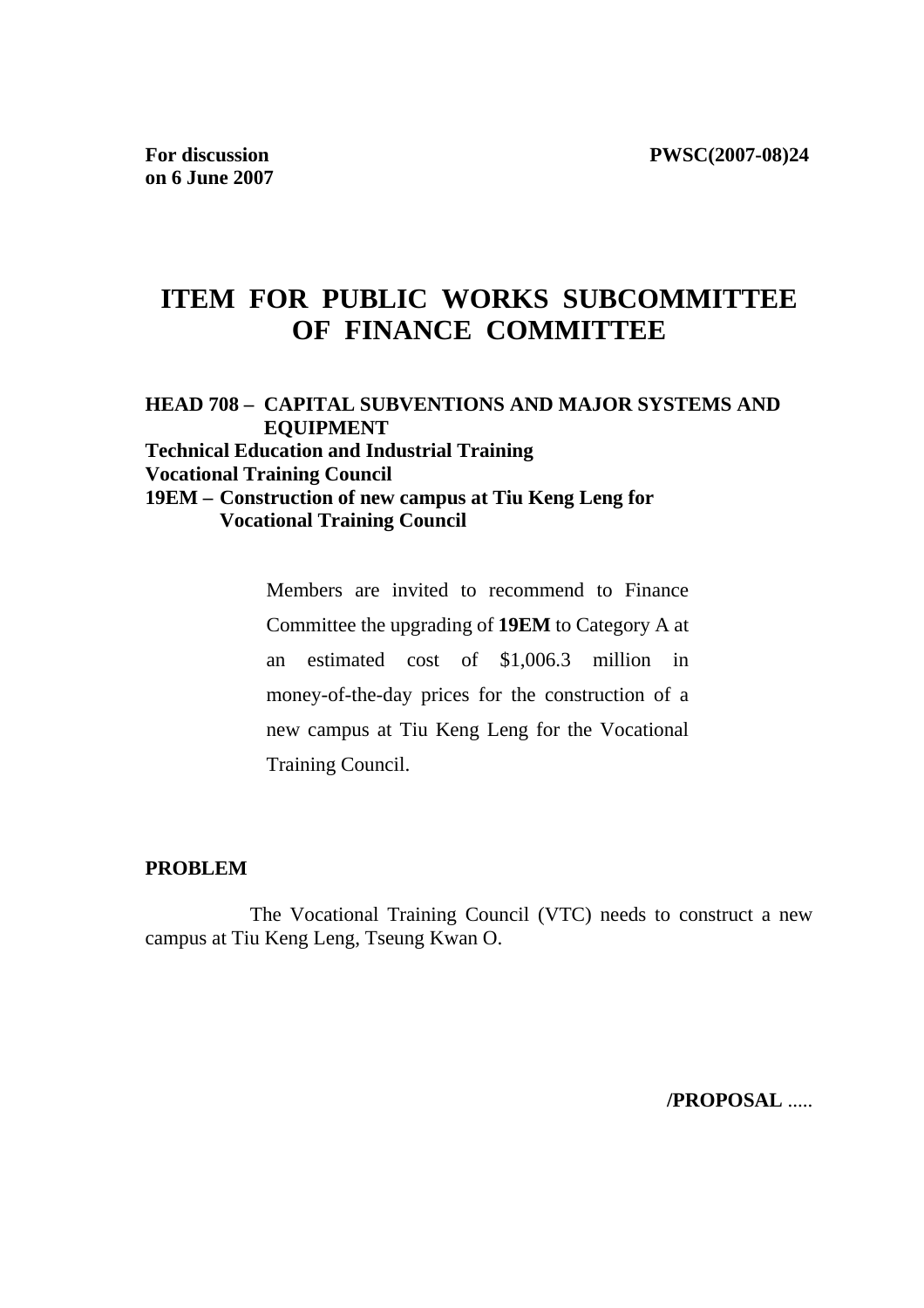# **PROPOSAL**

l

.

 $\overline{\phantom{a}}$ \_\_\_\_\_\_ 2. The Secretary for Education and Manpower (SEM), on the advice of the Director of Architectural Services (D Arch S), proposes to upgrade **19EM** to Category A at an estimated cost of \$1,006.3 million in money-of-the-day (MOD) prices for the construction of a new campus to accommodate the new Hong Kong Design Institute (HKDI) which will bring together the various design-related departments currently scattered in five campuses of the Hong Kong Institute of Vocational Education<sup>1</sup> (IVE) and to reprovision the existing campus of IVE (Lee Wai Lee) (IVE(LWL)).

# **PROJECT SCOPE AND NATURE**

- 3. The scope of **19EM** comprises the following
	- (a) construction of an 11-storey teaching campus for the HKDI and an eight-storey teaching campus for the reprovisioning of the existing campus of IVE(LWL);
	- (b) provision of student sports and amenity facilities such as swimming pool, basketball courts, tennis courts and gymnasium; and
	- (c) formation of footpaths in the relevant part of the perimeter of the site and improvements to pedestrian crossings.

4. A site plan is at Enclosure 1.A full list of the facilities and an artist's impression of the campus are at Enclosures 2 and 3 respectively. The total net operating floor area of the campus is about  $42\,995 \text{ m}^2$ . Facilities to be provided in the new campus include an auditorium, lecture theatres, workshops, laboratories and studios, student activities areas, classrooms, offices and function rooms. Subject to approval, the VTC plans to start construction in August 2007, with a view to completing the works for the HKDI and IVE(LWL) in July 2009 and January 2010 respectively.

# /**JUSTIFICATION** .....

<sup>1</sup> The academic departments offering design-related programmes are scattered in five IVE campuses throughout the territory, including campuses in Sha Tin, Kwai Chung, Kwun Tong, Tsing Yi and Kowloon Tong.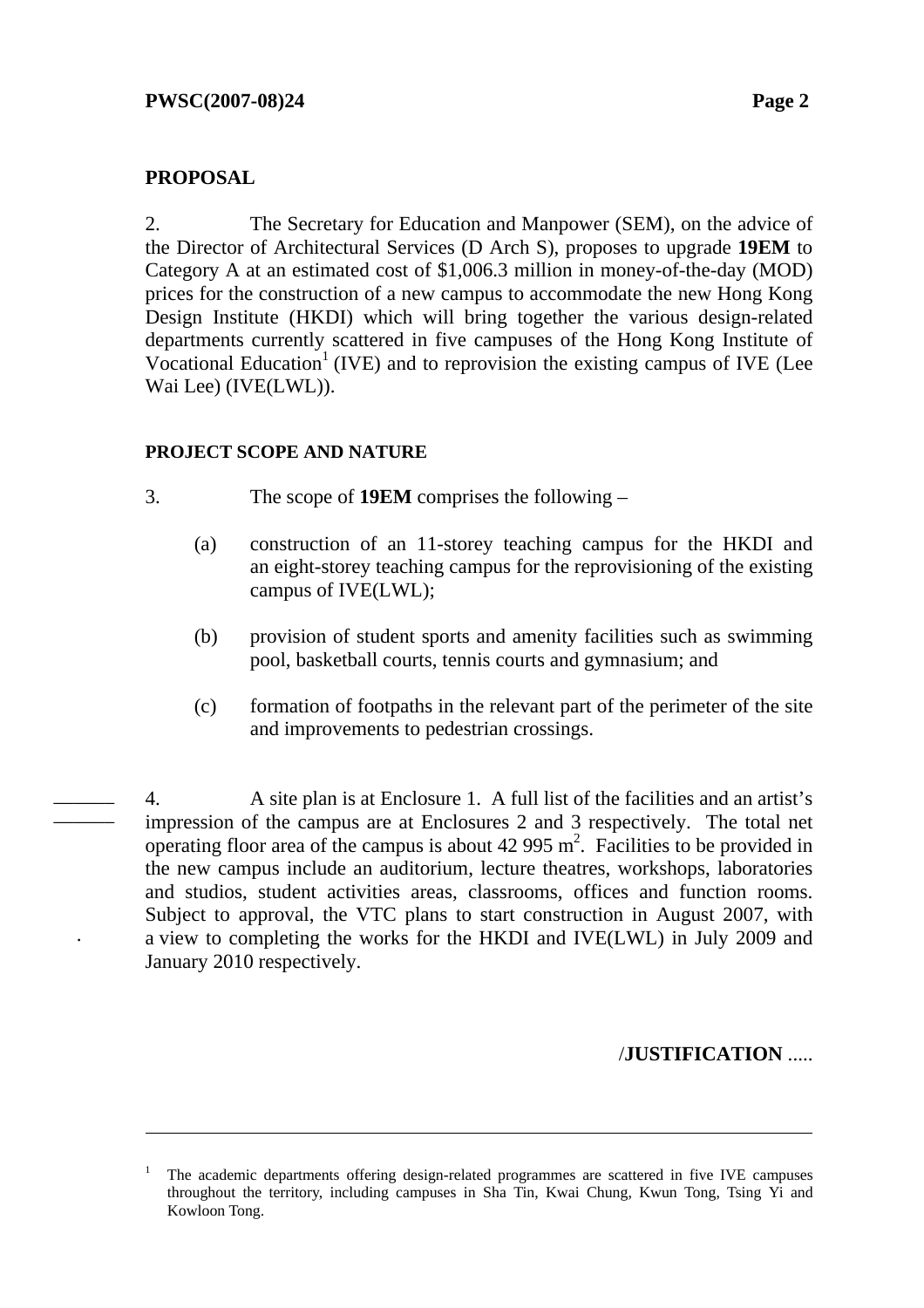## **JUSTIFICATION**

### *Construction of HKDI*

5. In support of the Government's policy to promote and develop high value added industries with high intellectual property and creative content in Hong Kong, IVE operates a strong design discipline which trains the necessary manpower required by the industries. Currently, the academic departments offering design-related programmes are scattered in five IVE campuses, which is not conducive to students' learning and development.

6. The VTC proposes to bring together its three strong design-related departments, namely, the Design, Fashion and Textiles, and Printing and Digital Media Departments, which offer about 4 000 full-time equivalent student places, by accommodating them in a dedicated HKDI on a single, purpose-built campus. The integration will not only pool resources and foster synergy among the design-related departments, but also enhance the creative and dynamic teaching and learning environment and the delivery of quality design education for nurturing design talents in Hong Kong.

7. To ensure that students will receive quality design education and training, the new HKDI will provide facilities including design studios, television, film and audio studios, drawing rooms, workshops, language and computer laboratories. In addition, the HKDI will provide a range of specialist learning facilities for students to explore aspects of design development within a structured environment conducive to the attainment of discipline focused skills. Each facility will be outfitted with the essential array of equipments and tools to promote the advancement of skills. All these facilities will provide the necessary infrastructure to help the HKDI fulfill its mission to become a leading international provider of foundation studies and lifelong learning in design.

### *Reprovisioning of IVE(LWL)*

8. IVE(LWL), one of the nine IVE campuses, is currently located at Renfrew Road, Kowloon Tong. One of the strategic goals of IVE(LWL) is to provide integrated manpower training to support industrial development, in particular jewellery, watches and clocks, and optics industries which require design and technology to drive their growth and development. The IVE(LWL) campus was built 27 years ago and its ageing infrastructure requires upgrading in order to

/support .....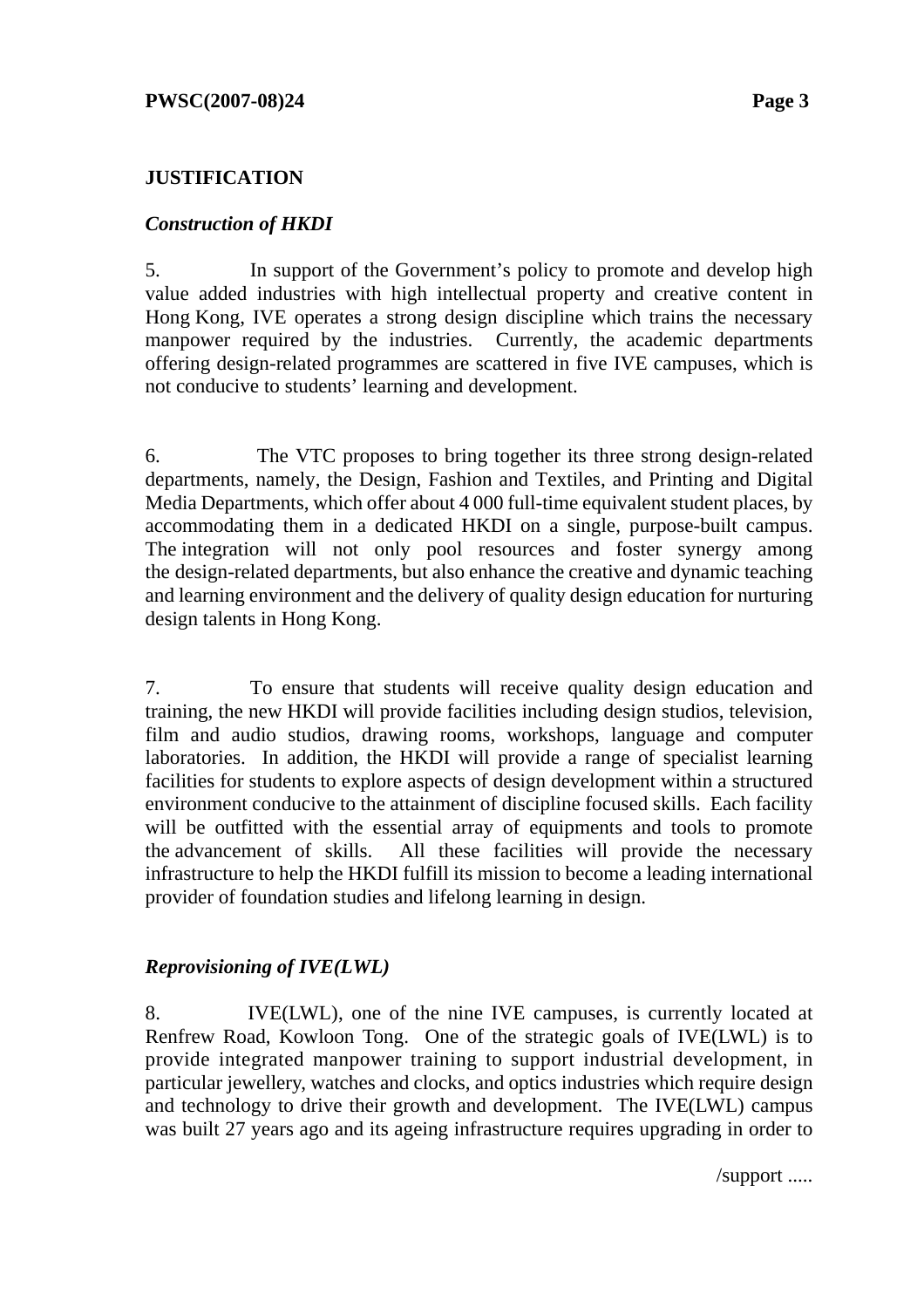support a modernised provision of vocational education and training. Putting the HKDI and IVE(LWL) campuses on adjacent sites will help achieve better synergy among the various academic disciplines and departments in IVE. Moreover, integrating the design elements would help drive a multi-disciplinary approach which is essential to the development of the creative industries in Hong Kong. The HKDI, together with the Departments of Business Administration, Computing and Information Management, and Engineering Management and Technology (which offer about 2 500 full-time equivalent student places) to be accommodated at the new IVE(LWL) campus, will provide "one-stop" training services for design-related industries ranging from product design, technology, manufacturing, sales and marketing to after-sales services. This will strengthen the capacity of the industries concerned and enhance the content and value of their products and services.

9. With a combined full-time equivalent student places of about 6 500, economies of scale and cost savings can be achieved in the provision of student sports and other ancillary facilities. In this connection, the HKDI and IVE(LWL) will be designed as an open campus and landscaped areas on the podium will be accessible to the general public. Moreover, student sports and amenity facilities at the new campus will be opened to the public during non-school hours as suggested by the Sai Kung District Council (SKDC) (see paragraph 17 below).

10. Upon completion of the new campus at Tiu Keng Leng, the space vacated from the design-related departments in the existing IVE campuses will be rationalised to relieve overcrowding in the respective campuses and to improve the quality of the learning environment for the students. The existing site of IVE(LWL) in Kowloon Tong will be returned to the Government after the reprovisioning is completed.

### **FINANCIAL IMPLICATIONS**

11. We estimate the capital cost of the project to be \$1,006.3 million in MOD prices (see paragraph 14 below), made up as follows –

#### **\$ million**

| (a) | Site development including       | 45.8 |
|-----|----------------------------------|------|
|     | special piling in reclaimed site |      |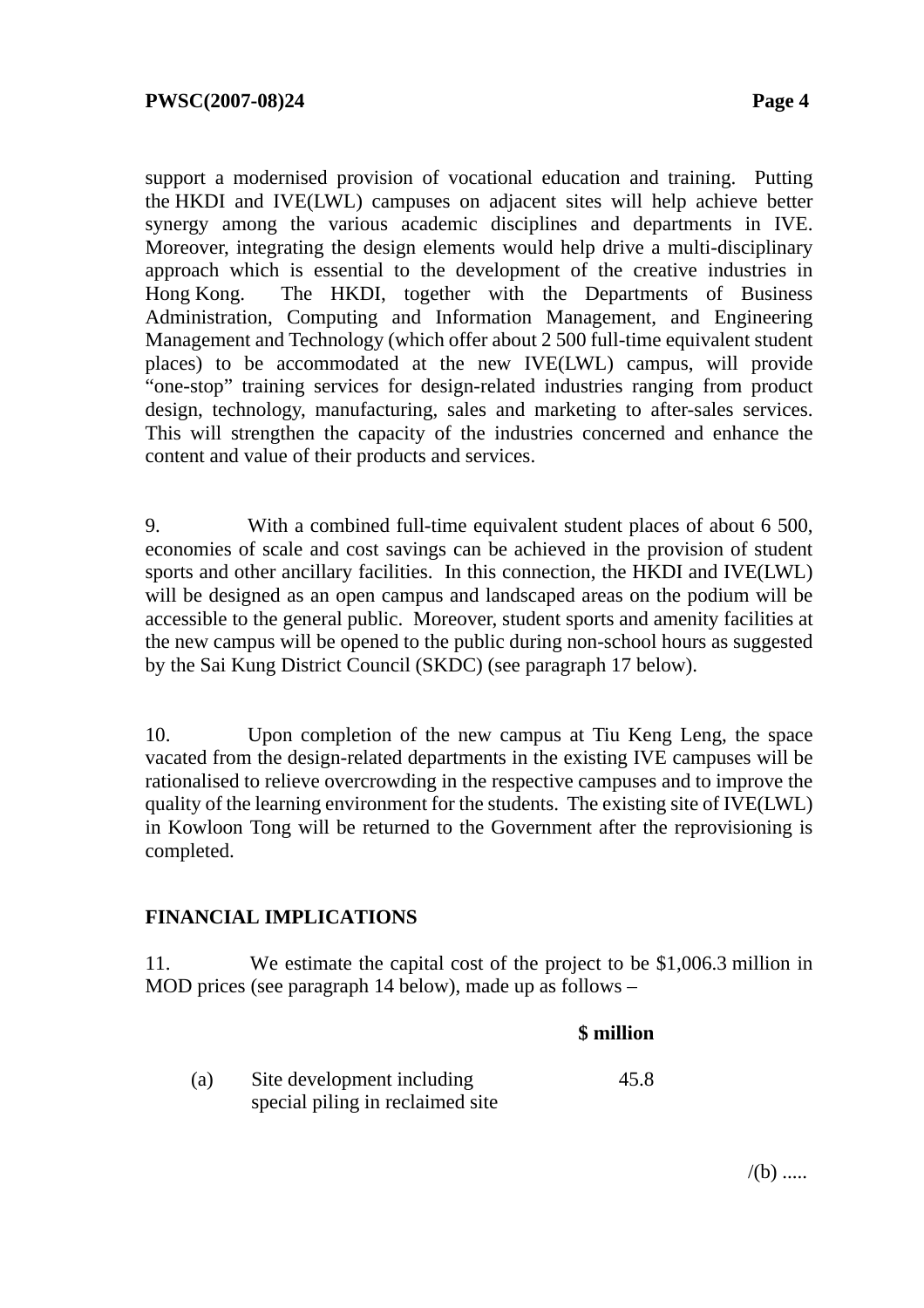|     |                                                                                    |                                      | \$ million |                               |
|-----|------------------------------------------------------------------------------------|--------------------------------------|------------|-------------------------------|
| (b) | <b>Building</b>                                                                    |                                      | 489.1      |                               |
| (c) |                                                                                    | <b>Building services</b>             | 225.8      |                               |
| (d) | Drainage                                                                           |                                      | 2.6        |                               |
| (e) | External works (including<br>basketball courts, swimming<br>pool, landscape, etc.) |                                      | 17.4       |                               |
| (f) | Formation of footpaths and<br>pedestrian crossings<br>improvements                 |                                      | 2.2        |                               |
| (g) |                                                                                    | Consultants' fees for -              | 30.2       |                               |
|     | (i)                                                                                | Tender assessment                    | 2.0        |                               |
|     | (ii)                                                                               | Contract administration              | 14.8       |                               |
|     | (iii)                                                                              | Site supervision                     | 12.4       |                               |
|     | (iv)                                                                               | Out-of-pocket expenses               | 1.0        |                               |
| (h) |                                                                                    | Furniture and equipment <sup>2</sup> | 89.4       |                               |
| (i) |                                                                                    | Contingencies                        | 90.3       |                               |
|     |                                                                                    | Sub-total                            | 992.8      | (in September<br>2006 prices) |
| (j) |                                                                                    | Provision for price adjustment       | 13.5       |                               |
|     |                                                                                    | Total                                |            | 1,006.3 (in MOD prices)       |
|     |                                                                                    |                                      |            | $/12.$                        |

<sup>2</sup> Furniture and equipment (F&E) cost is estimated based on 12.5% of the building and building services costs of the project estimate. This will cover specialist audio-visual equipment required for the auditorium, lecture theatres and digital media studios. The VTC will carry out a survey on the serviceability of existing F&E of the academic departments in various campuses of IVE offering design-related programmes and the academic departments of IVE(LWL) before procuring new F&E for the new campus.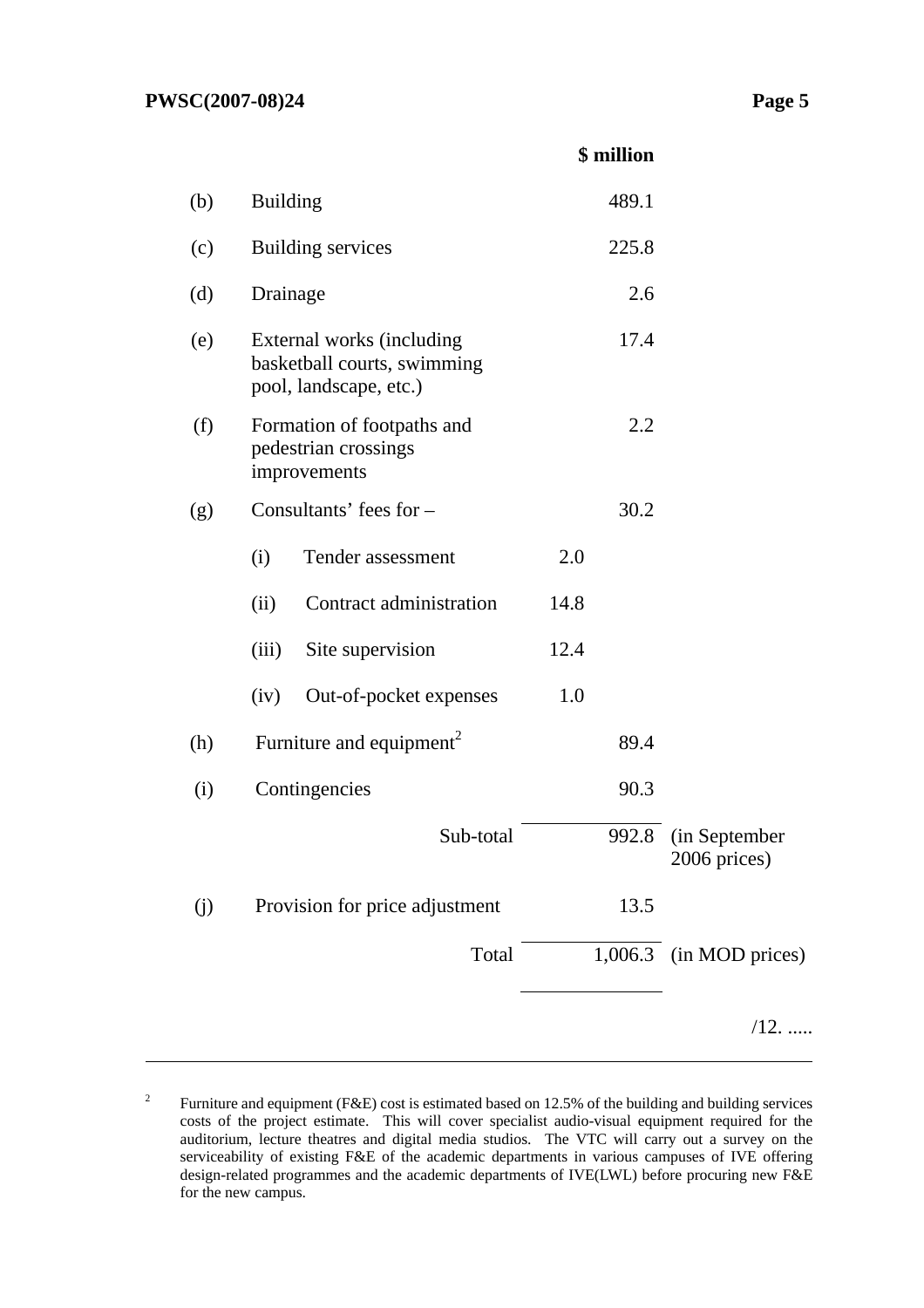#### **PWSC(2007-08)24** Page 6

 $\overline{\phantom{a}}$ 

 $\overline{\phantom{a}}$ 

12. The VTC proposes to engage consultants to undertake tender assessment, contract administration and site supervision of the project. A detailed breakdown of the estimate for consultants' fees by man-month is at Enclosure 4.

13. The construction floor area (CFA) of this project is 66 630 m<sup>2</sup>. The estimated construction unit cost, represented by the building and building services costs, is \$10,730 per  $m^2$  of CFA in September 2006 prices. D Arch S considers the estimated construction unit cost to be reasonable.A detailed account of the CFA vis-à-vis the construction unit cost of **19EM** is at Enclosure 5.

14. Subject to approval, the VTC will phase the expenditure as follows –

| Year          | \$ million<br>(Sept 2006) | <b>Price</b><br>adjustment<br>factor | \$ million<br>(MOD) |  |
|---------------|---------------------------|--------------------------------------|---------------------|--|
| $2007 - 2008$ | 120.0                     | 0.99900                              | 119.9               |  |
| $2008 - 2009$ | 309.0                     | 1.00649                              | 311.0               |  |
| $2009 - 2010$ | 380.0                     | 1.01656                              | 386.3               |  |
| $2010 - 2011$ | 145.0                     | 1.02672                              | 148.9               |  |
| $2011 - 2012$ | 38.8                      | 1.03699                              | 40.2                |  |
|               | 992.8                     |                                      | 1,006.3             |  |
|               |                           |                                      |                     |  |

15. The VTC has derived the MOD estimate on the basis of the Government's latest forecast of trend rate of change in the prices of public sector building and construction output for the period from 2007 to 2012. The contract will provide for price adjustments as the contract period exceeds 21 months.

16. The project will have no impact on tuition fees.

/**PUBLIC** .....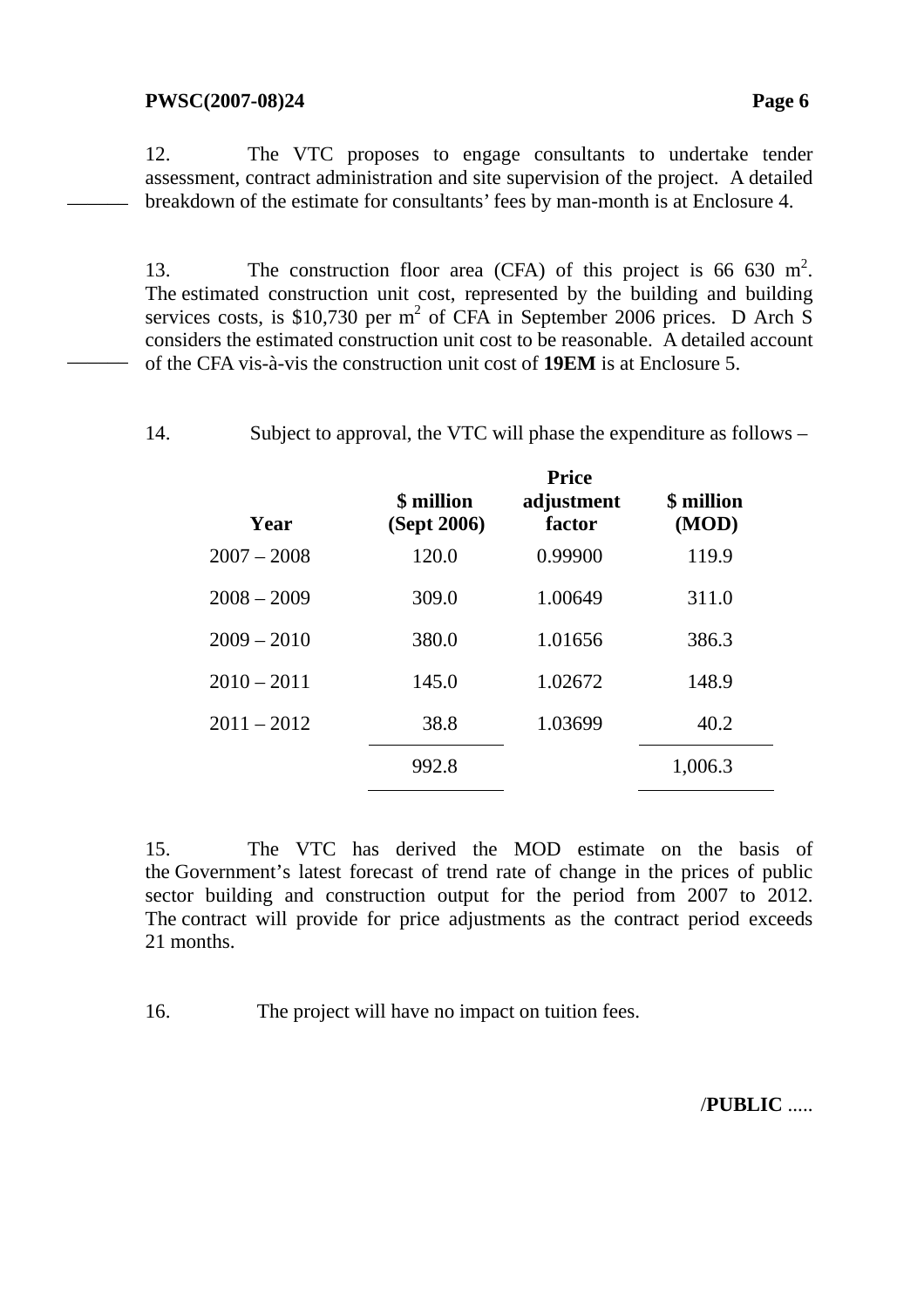# **PUBLIC CONSULTATION**

17. We consulted the SKDC on the proposal on 10 January and 4 April 2006 and the SKDC Members indicated their support. As suggested by Members of the SKDC, the student sports and amenity facilities at the new campus will be opened to the public during non-school hours.

18. We also consulted the Legislative Council Panel on Manpower on 19 April 2007. Members supported the proposal.

# **ENVIRONMENTAL IMPLICATIONS**

19. The project will not cause long term environmental impact. We have included in the project estimates the cost to implement suitable mitigation measures to control short term environmental impacts.

20. During construction, the VTC will control noise, dust and site run-off nuisances to within established standards and guidelines through the implementation of mitigation measures in the relevant contracts. These include the use of silencers, mufflers, acoustic lining or shields for noisy construction activities, frequent cleaning and watering of the site, and the provision of wheel-washing facilities.

21. The VTC has considered measures such as the use of pre-fabricated and pre-cast elements, structural steels fabricated at factories etc. in the planning and design stages to reduce the generation of construction and demolition (C&D) materials where possible. In addition, the VTC will require the contractor to reuse inert C&D materials (e.g. excavated soil) on site or in other suitable construction sites as far as possible, in order to minimise the disposal of C&D materials to public fill reception facilities. It will encourage the contractor to maximise the use of recycled or recyclable C&D materials, as well as the use of non-timber form work to further minimise the generation of construction waste.

22. The VTC will also require the contractor to submit a waste management plan (WMP) for approval. The WMP will include appropriate mitigation measures to avoid, reduce, reuse and recycle C&D materials. The VTC will ensure that the day-to-day operations on site comply with the approved WMP.

 $/It$  .....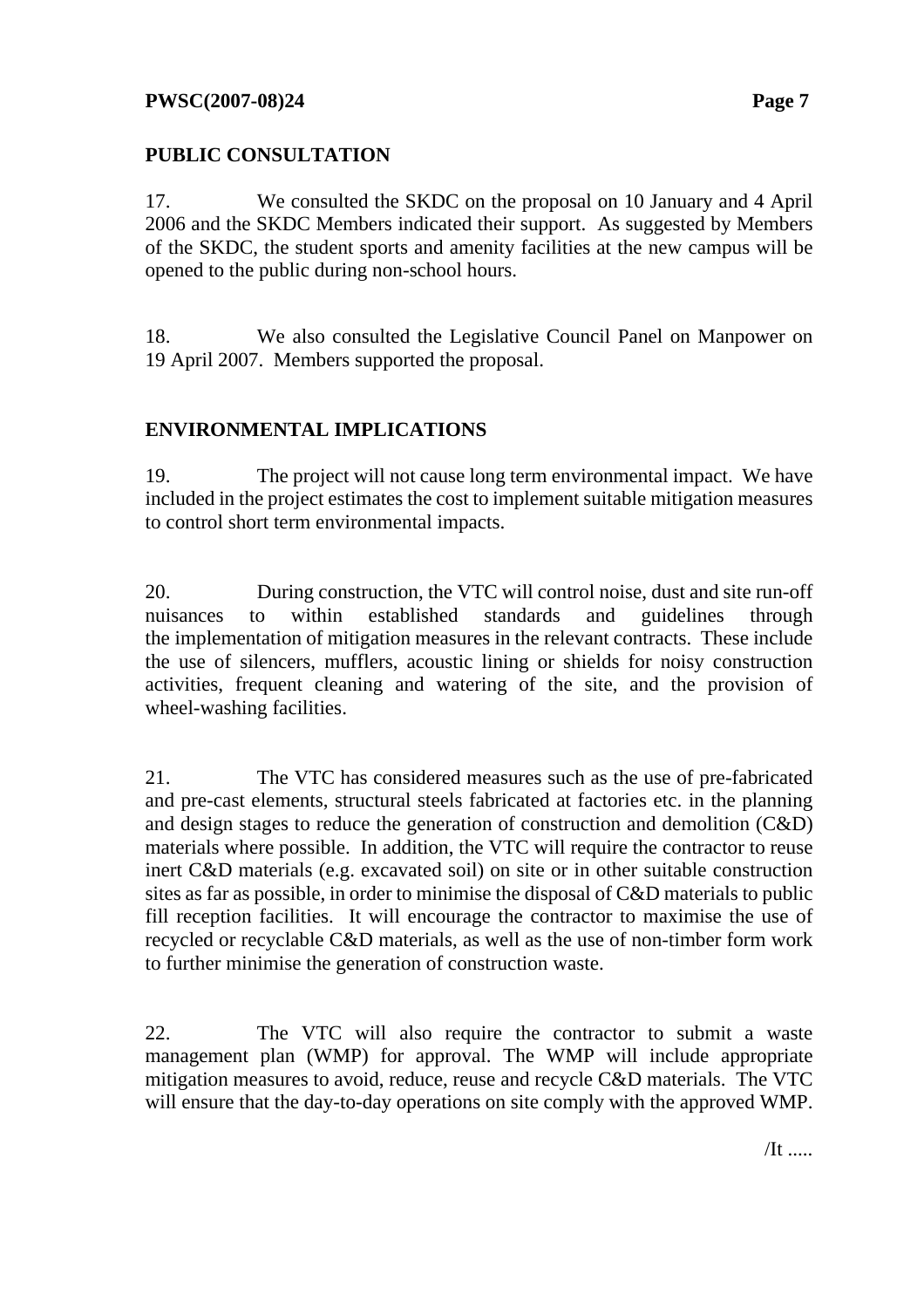It will control the disposal of public fill, C&D materials and C&D waste to public fill reception facilities<sup>3</sup>, sorting facilities<sup>3</sup> and landfills respectively through a trip-ticket system. It will require the contractor to separate public fill from C&D waste for disposal at appropriate facilities and record the disposal, reuse and recycling of C&D materials for monitoring purposes.

23. The VTC estimates that the project will generate about 67 510 tonnes of C&D materials. Of these, it will reuse about 25 650 tonnes (38%) on site, deliver 33 060 tonnes (49%) to public fill reception facilities for subsequent reuse, and 4 000 tonnes (5.9%) to sorting facilities in order to retrieve the inert portion for reuse as public fill. In addition, the VTC will dispose of 4 800 tonnes (7.1%) at landfills. The total cost for accommodating C&D materials at public fill reception facilities and landfill sites, together with the cost for handling the materials at sorting facilities is estimated to be \$1.89 million for this project (based on a unit cost of \$27/tonne for disposal at public fill reception facilities, \$100/tonne at sorting facilities and  $$125$ /tonne<sup>4</sup> at landfills).

# **LAND ACQUISITION**

 $\overline{a}$ 

24. The project does not require any land acquisition.

# **BACKGROUND INFORMATION**

25. We upgraded **19EM** to Category B in September 2006. The VTC engaged consultants in September 2006 to carry out site investigation, detailed design and tender documentation at a total cost of \$14.7 million. We charged this amount to block allocation **Subhead 8100QX** "Alterations, additions, repairs and improvements to education subvented buildings". The consultants have completed the site investigation and detailed design. The VTC is finalising the tender documents of the project.

 $/26.$  .....

<sup>3</sup> Sorting facilities and public fill reception facilities are specified in Schedule 3 and Schedule 4 respectively of the Waste Disposal (Charges for Disposal of Construction Waste) Regulation (Cap. 354N). Disposal of public fill in public fill reception facilities requires a licence issued by the Director of Civil Engineering and Development.

<sup>4</sup> The estimate has taken into account the costs for developing, operating and restoring the landfills after they are filled and the aftercare required. It does not include the land opportunity cost for existing landfill sites (which is estimated at  $$90m^3$ ) and the cost to provide new landfills (which is likely to be more expensive) when the existing ones are filled.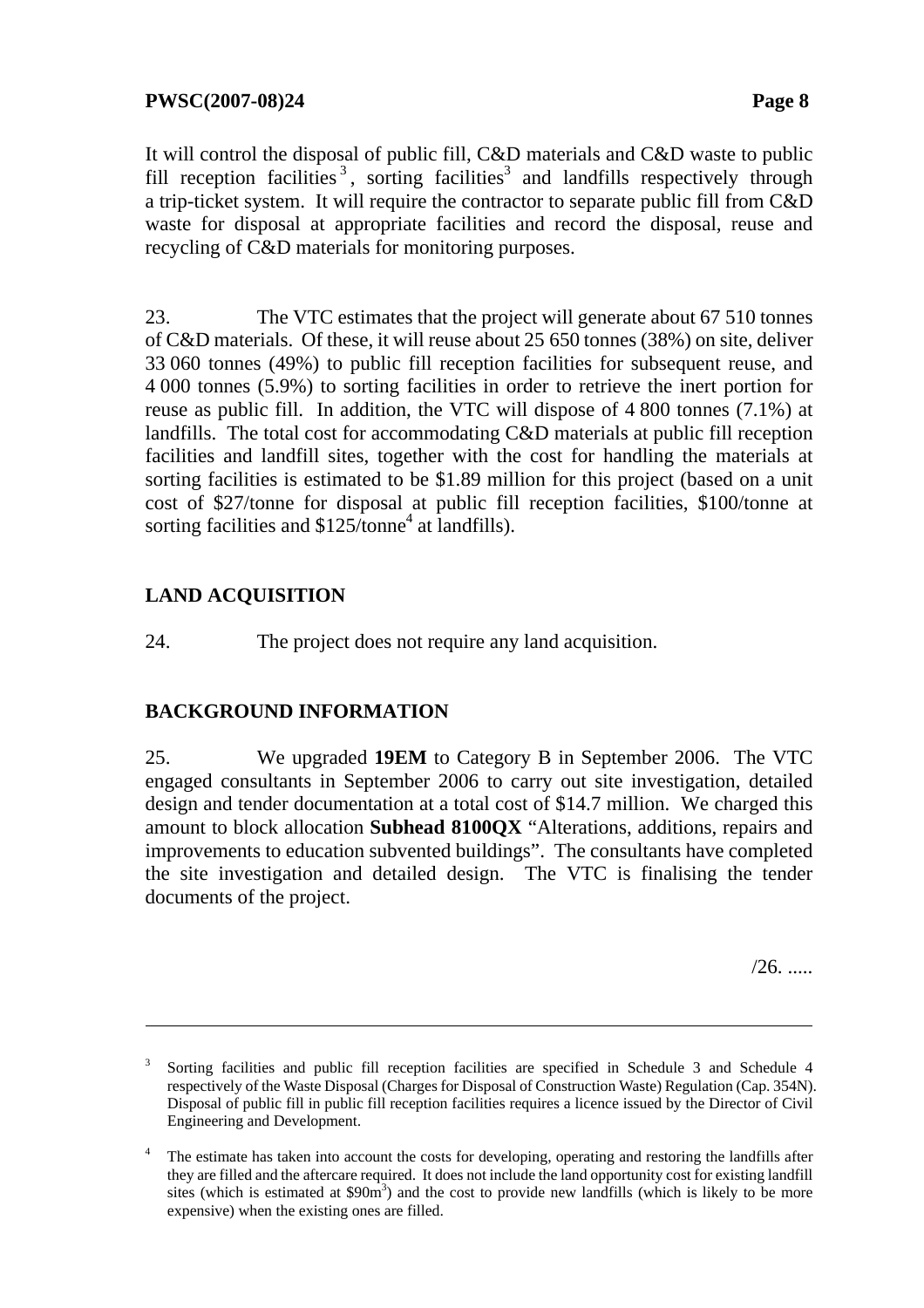26. The proposed construction of the complex will involve removal of 53 trees, including 31 trees to be felled and 22 trees to be transplanted elsewhere within the campus. All trees to be removed are not important trees<sup>5</sup>. The VTC will incorporate planting proposals as part of the project, including estimated quantities of 38 trees.

27. The VTC estimates that the proposed works will create about 752 jobs (672 for labourers and another 80 for professional/technical staff) providing a total employment of 15 900 man-months.

-------------------------------------

Education and Manpower Bureau May 2007

(a) trees of 100 years old or above;

- (b) trees of cultural, historical or memorable significance e.g. Fung Shui tree, tree as landmark of monastery or heritage monument, and trees in memory of an important person or event;
- (c) trees of precious or rare species;
- (d) trees of outstanding form (taking account of overall tree sizes, shape and any special features) e.g. trees with curtain like aerial roots, trees growing in unusual habitat; or
- (e) trees with trunk diameter equal or exceeding 1.0 m (measured at 1.3 m above ground level) or with height/canopy spread equal or exceeding 25 m.

<sup>5</sup> "Important trees" refer to trees in the Register of Old and Valuable Trees, or any other trees that meet one or more of the following criteria–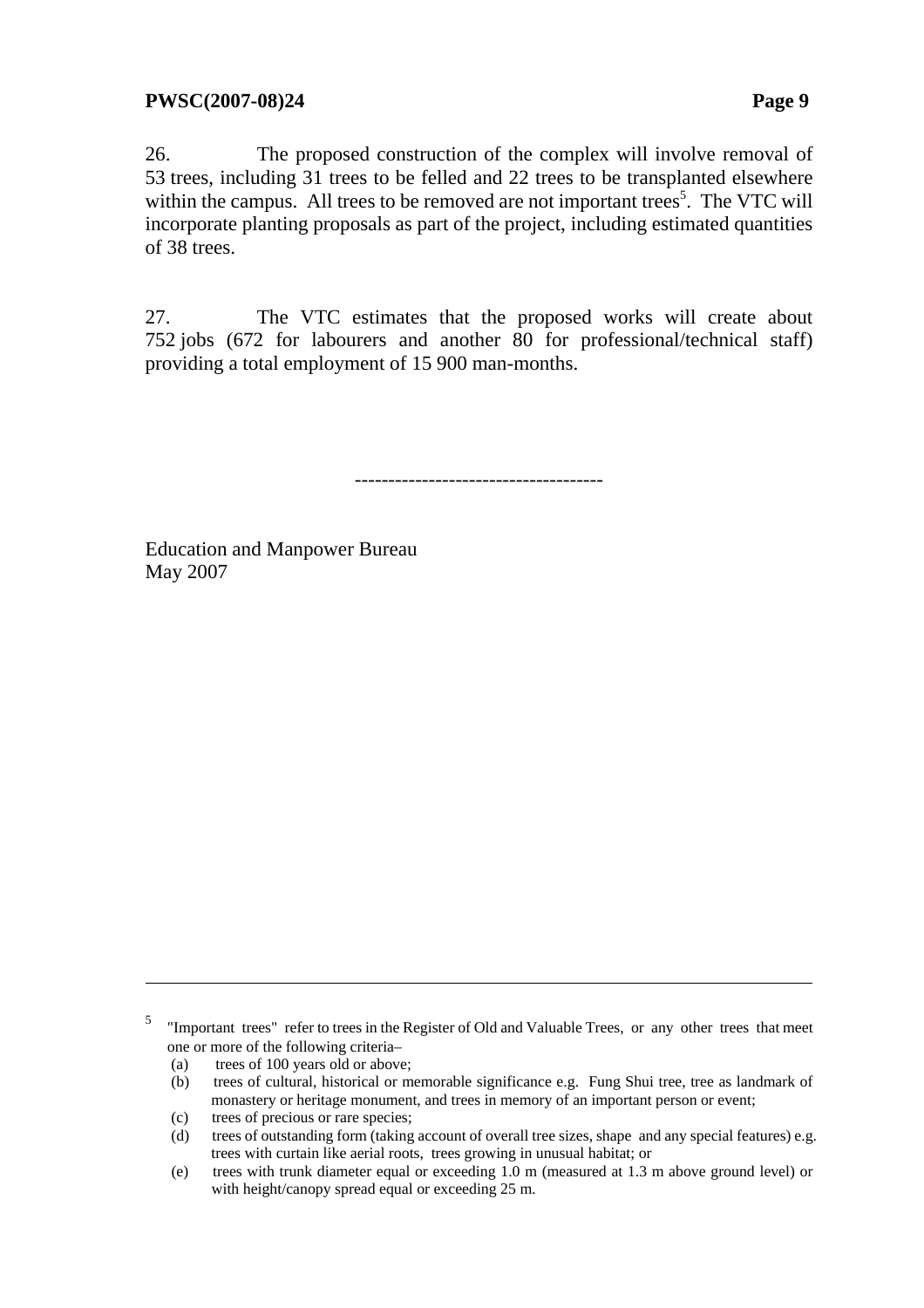

附件1 Enclosure 1 to PWSC(2007-08)24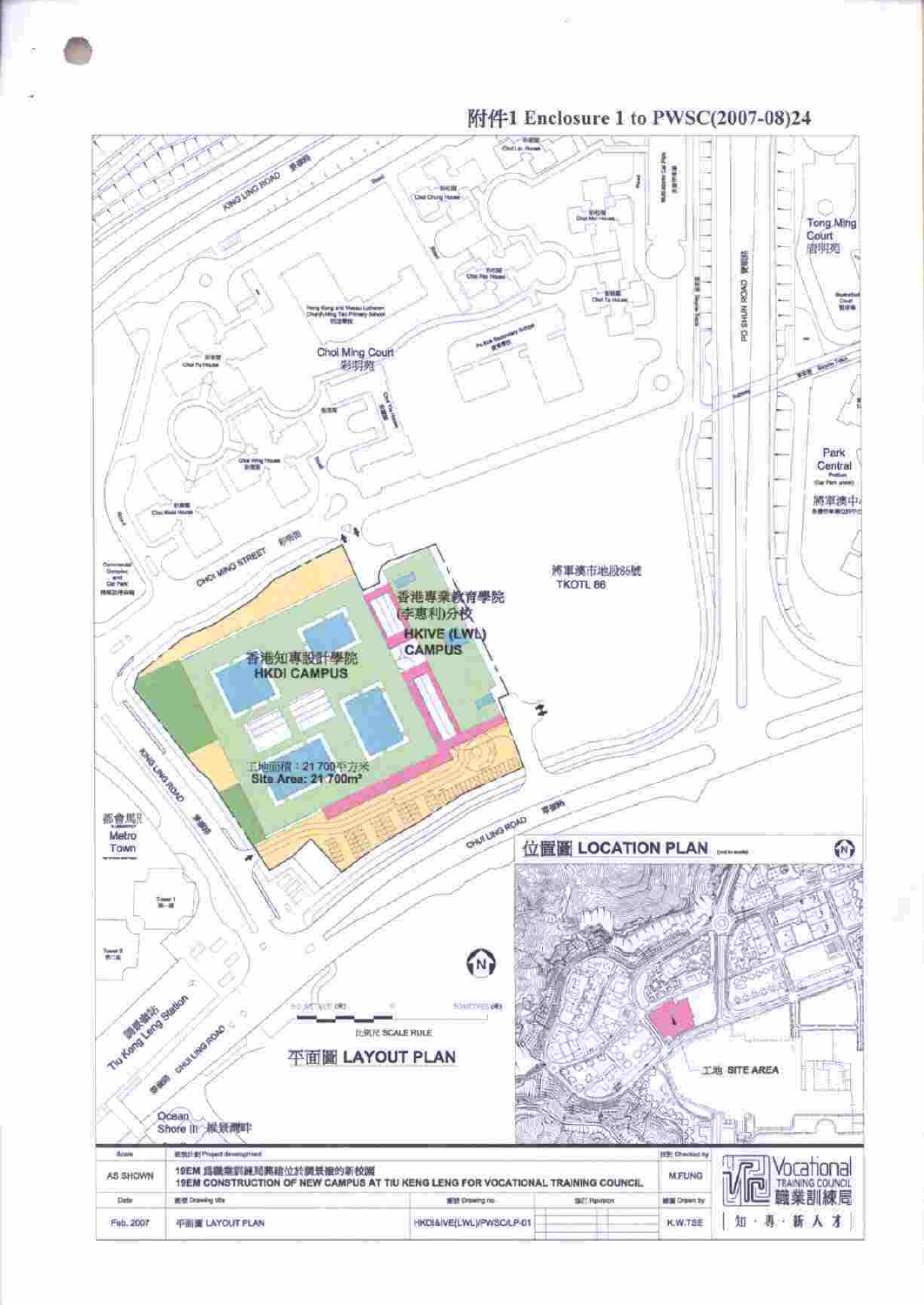# **19EM – Construction of new campus at Tiu Keng Leng for Vocational Training Council**

# **List of facilities**

|                | <b>Facilities</b>                                           | <b>NOFA</b><br>(m <sup>2</sup> ) |
|----------------|-------------------------------------------------------------|----------------------------------|
| $\mathbf A$    | <b>Teaching</b>                                             | 25 840                           |
| 1              | <b>Lecture Theatres</b>                                     |                                  |
| $\overline{2}$ | Auditorium+                                                 |                                  |
| 3              | Classrooms and tutorial rooms                               |                                  |
| 4              | Computer / Language laboratories                            |                                  |
| 5              | Drawing / Basic Design Studios                              |                                  |
| 6              | 2-Room Filming and TV Studio                                |                                  |
| 7              | 3-Room Band Room                                            |                                  |
| 8              | 3-Room Digital Music and Audio Production Studio            |                                  |
| 9              | 3-Room Photographic and Print Making Studio                 |                                  |
| 10             | <b>Motion Capture Studio</b>                                |                                  |
| 11             | Multimedia & Animation Studio                               |                                  |
| 12             | 5-Room Multimedia Design and Visual Communication Studio    |                                  |
| 13             | 2-Room 3D Modeling Workshop                                 |                                  |
| 14             | Image Creation/Hair/Fashion/Clothing/Textile Design Studios |                                  |
| 15             | 2-Room Printing & Packaging Workshop                        |                                  |
| 16             | Metal / Wood / Plastic / Ceramic Design Workshops           |                                  |
| 17             | 2-Room Interior Design Workshop                             |                                  |
| 18             | 2-Room Jewellery Workshop                                   |                                  |
| 19             | 2-Room Automation Workshop                                  |                                  |
| 20             | <b>Optics Workshop</b>                                      |                                  |
| 21             | Toy Design Workshop                                         |                                  |
| 22             | <b>Horological Laboratory</b>                               |                                  |
| 23             | Electro-Optics and Thin Film Science Laboratory             |                                  |

/**Facilities** .....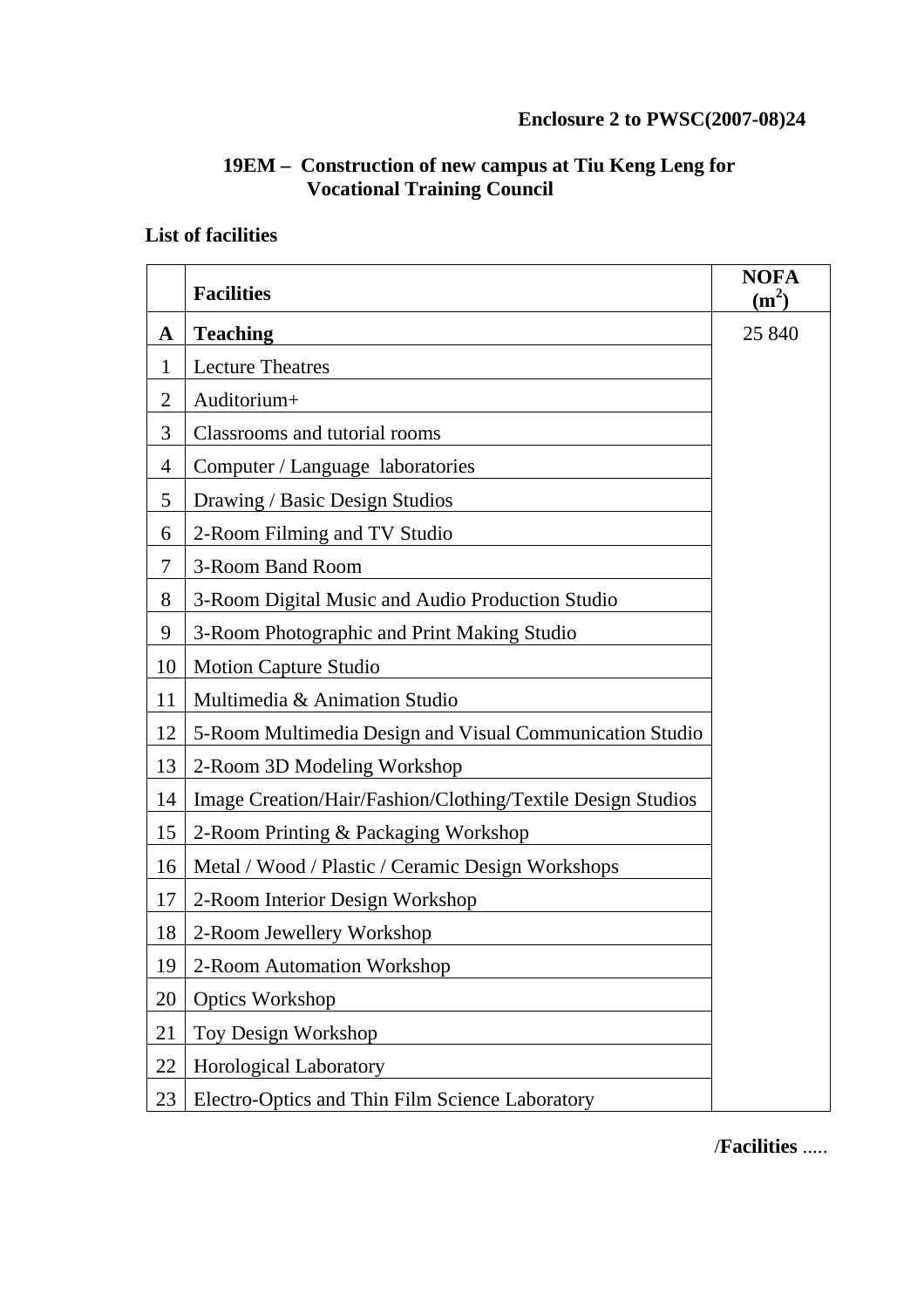### **Enclosure 2 to PWSC(2007-08)24 Page 2**

|                | <b>Facilities</b>                                                                                                                                      | <b>NOFA</b><br>$(m^2)$ |  |
|----------------|--------------------------------------------------------------------------------------------------------------------------------------------------------|------------------------|--|
| B              | <b>Students Support, Sports and Amenities</b>                                                                                                          | 12 705                 |  |
| $\mathbf{1}$   | Learning Resources Centre (Library, Self-Access Centre, AV<br>production Centre, etc)                                                                  |                        |  |
| $\overline{2}$ | Canteen                                                                                                                                                |                        |  |
| 3              | <b>Cafeteria and Snack Kiosks</b>                                                                                                                      |                        |  |
| $\overline{4}$ | <b>Exhibition and Multi-function Area</b>                                                                                                              |                        |  |
| 5              | Gallery with production and preparation room                                                                                                           |                        |  |
| 6              | Students Support and Activities Centre (for counseling and<br>interviews, career information and placement services, student<br>clubs and unions, etc) |                        |  |
| 7              | Swimming Pool^                                                                                                                                         |                        |  |
| 8              | Gymnasium^                                                                                                                                             |                        |  |
| 9              | Dance Room                                                                                                                                             |                        |  |
| 10             | Basketball Courts *^                                                                                                                                   |                        |  |
| 11             | Tennis Courts *^                                                                                                                                       |                        |  |
| $\mathbf C$    | <b>Staff Areas</b>                                                                                                                                     | 4 4 5 0                |  |
| $\mathbf{1}$   | <b>Academic Staff Offices</b>                                                                                                                          |                        |  |
| $\overline{2}$ | <b>Other Offices</b>                                                                                                                                   |                        |  |
| 3              | <b>Meeting Rooms</b>                                                                                                                                   |                        |  |
| $\overline{4}$ | <b>Conference Room</b>                                                                                                                                 |                        |  |
|                | <b>Total:</b>                                                                                                                                          | 42 995                 |  |

#### **Notes**

- + Members of the public may hire the auditorium for various activities when it is available. Certain exhibitions and displays will be opened to the public to promote cultural awareness among the local residents.
- ^ The facilities will be opened to the public during non-school hours.
- \* Basketball courts and tennis courts will be provided on the top of building/podium with only minimal works and hence are not counted towards Net Operating Floor Area.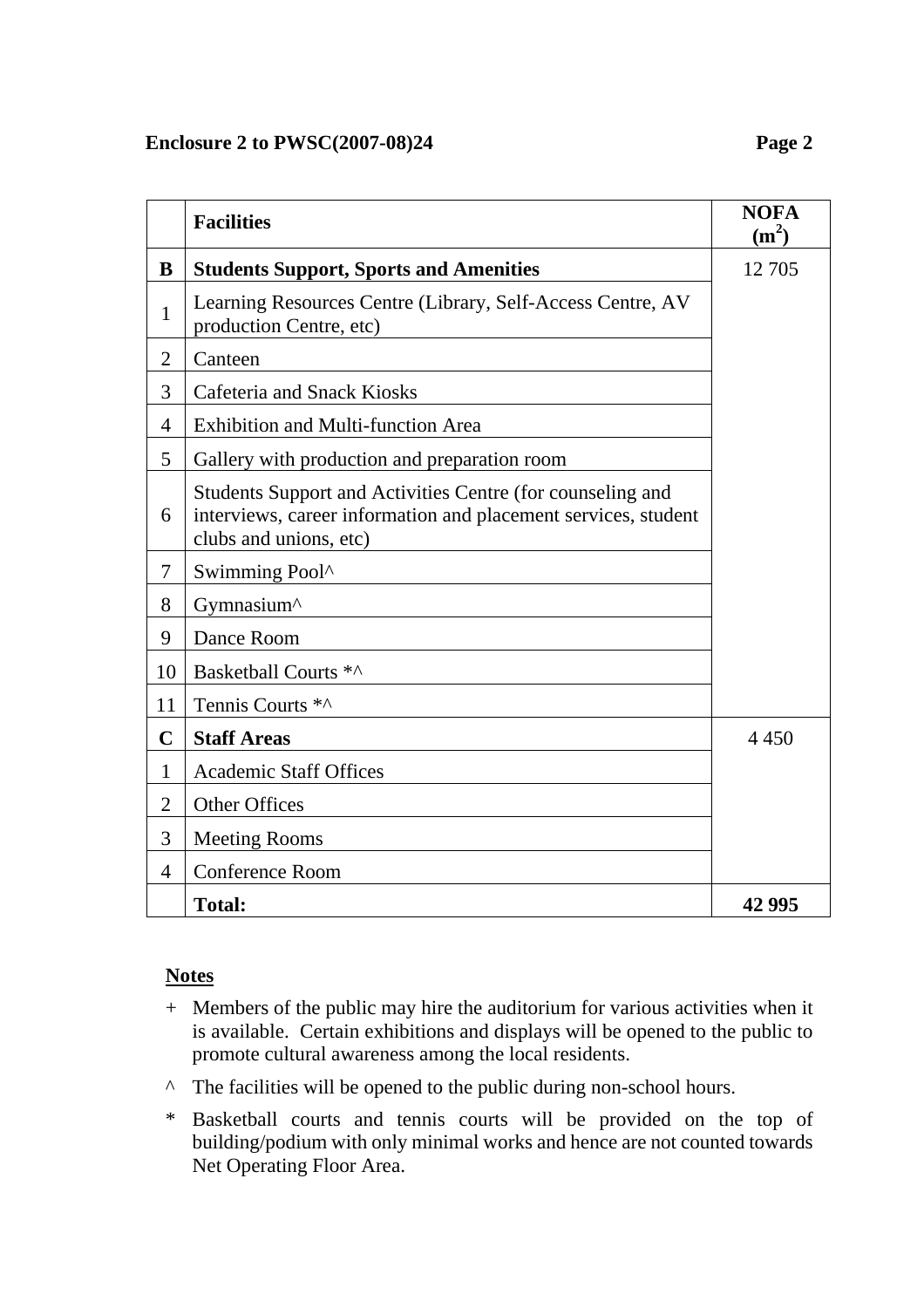# 附件3 Enclosure 3 to PWSC(2007-08)24

19EM - Construction of new campus at Tiu Keng Leng for **Vocational Training Council** 19EM- 為職業訓練局興建位於調景嶺的新校園





Artist's Impression of VTC campus at Tiu Keng Leng<br>職業訓練局調景嶺新校園的構思圖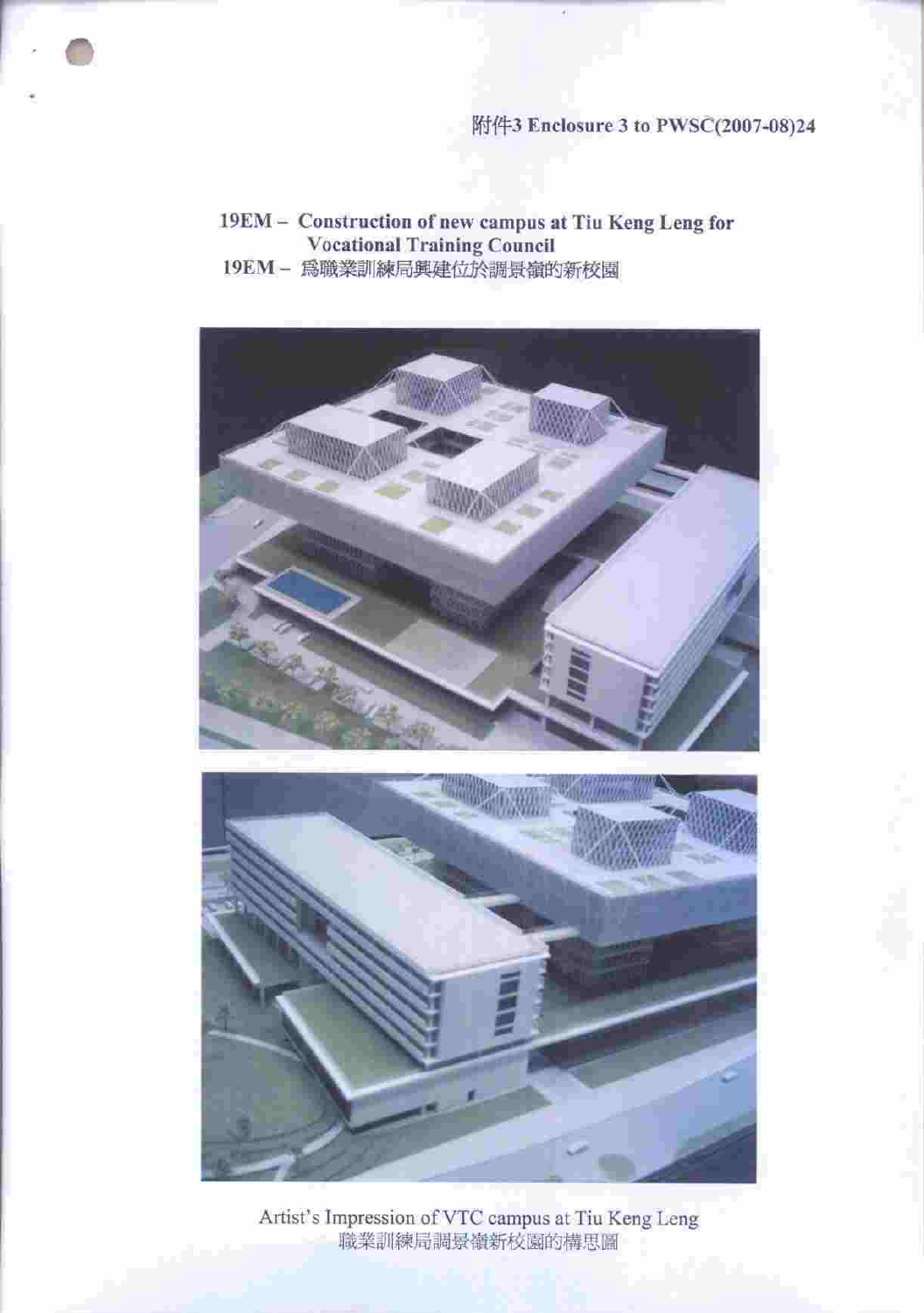### **Enclosure 4 to PWSC(2007-08)24**

## **19EM – Construction of new campus at Tiu Keng Leng for Vocational Training Council**

#### **Breakdown of the estimate for consultants' fees**

|     |                                       |                           | Estimated<br>man-<br>months | Average<br>$MPS*$<br>salary point | Multiplier<br>(Note 2) | Estimated<br>fees<br>$($$ million $)$ |
|-----|---------------------------------------|---------------------------|-----------------------------|-----------------------------------|------------------------|---------------------------------------|
| (a) | Consultants fees (Note 1)             |                           |                             |                                   |                        |                                       |
|     | Tender<br>(i)<br>assessment           | Professional<br>Technical |                             |                                   |                        | 1.3<br>0.7                            |
|     | Contract<br>(ii)<br>administration    | Professional<br>Technical |                             |                                   |                        | 10.0<br>4.8                           |
| (b) | Site supervision <sup>(Note 3)</sup>  | Professional<br>Technical | 91<br>157                   | 38<br>14                          | 1.6<br>1.6             | 7.9<br>4.5                            |
|     |                                       |                           |                             |                                   | Sub-total              | 29.2                                  |
| (c) | Out-of-pocket expenses (Note 4)       |                           |                             |                                   |                        |                                       |
|     | Lithography and other direct expenses |                           |                             |                                   |                        | 1.0                                   |
|     |                                       |                           |                             |                                   | Total                  | 30.2                                  |

#### \* **MPS = Master Pay Scale**

#### **Notes**

- 1 The consultants' fees for tender assessment and contract administration are devised in accordance with the existing consultancy agreements obtained through competitive tendering for the design and construction of **19EM**. The assignment will only be executed subject to the Finance Committee's approval to upgrade **19EM** to Category A.
- 2 A multiplier of 1.6 is applied to the average MPS point to estimate the staff costs for contract staff employed by the VTC direct on the project. (As at 1 January 2007, MPS point  $38 = $54,255$  per month, and MPS point  $14 =$ \$18,010 per month.)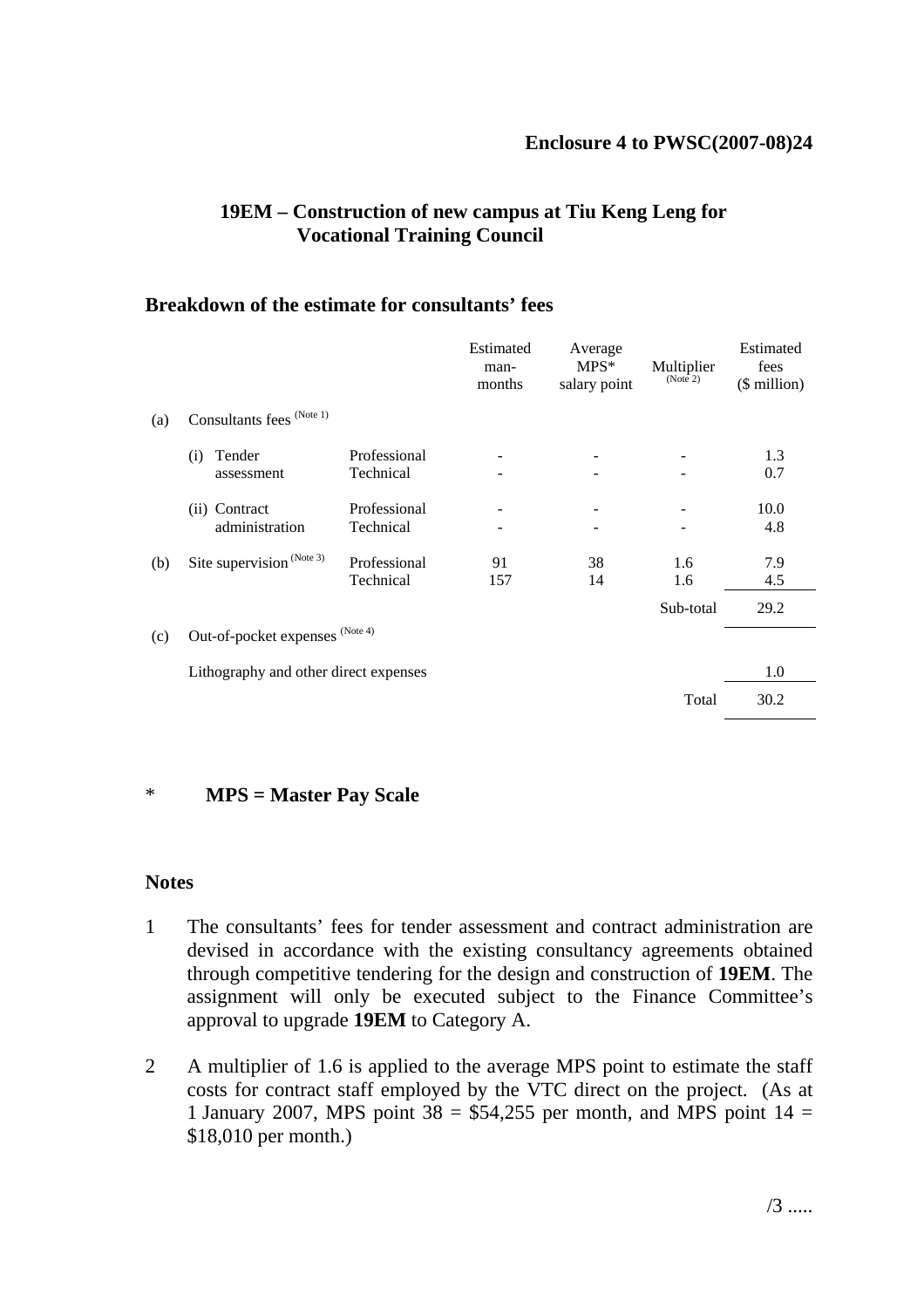### **Enclosure 4 to PWSC(2007-08)24 Page 2**

- 3 Having examined the site supervision costs estimated by the VTC, the Director of Architectural Services considered the figures acceptable. The actual man-months and actual costs for site supervision shall only be known after completion of the construction works.
- 4 Out-of-pocket expenses are the actual costs incurred. The consultants are not entitled to any additional payment for the overheads or profit in respect of these items.